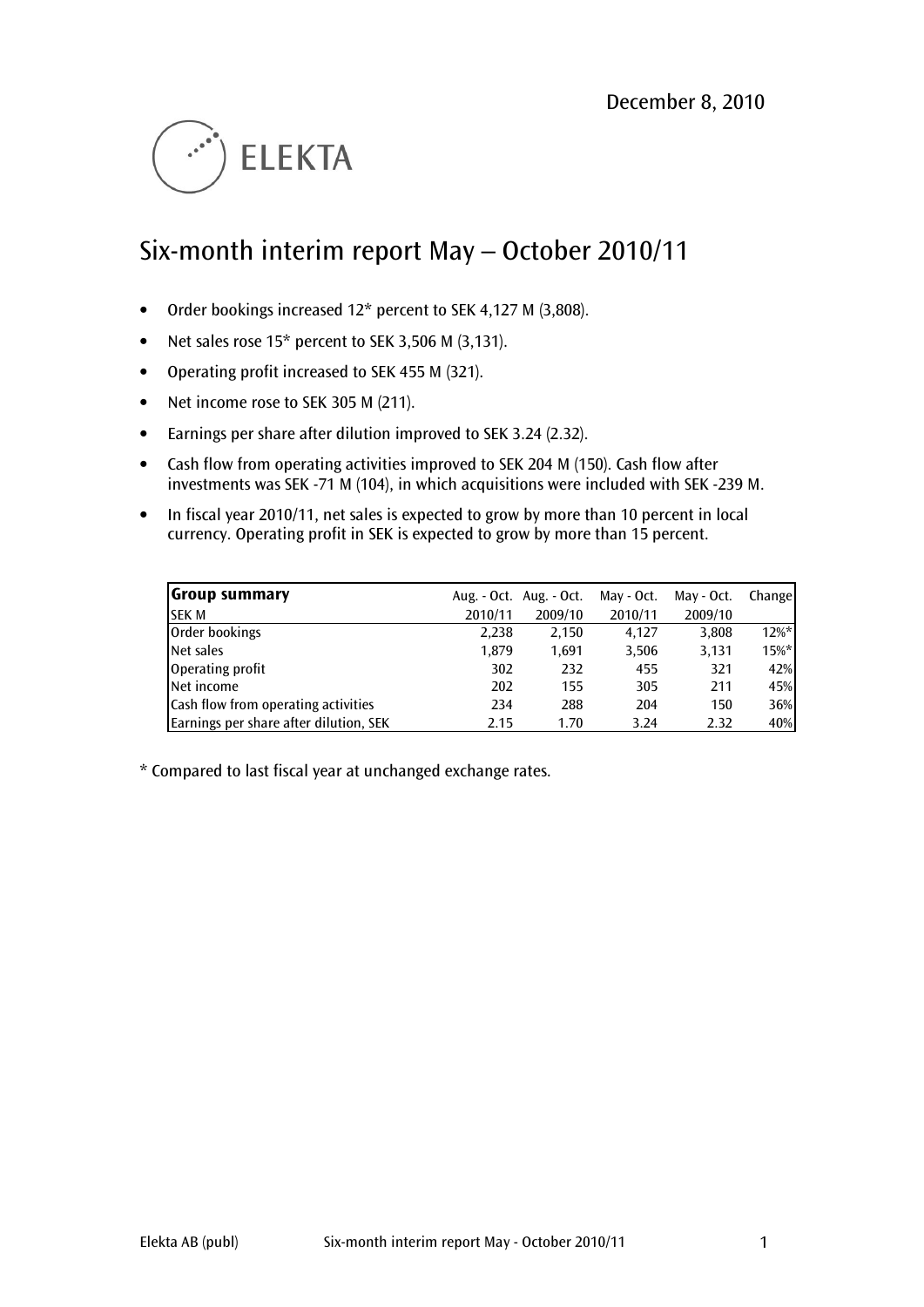### President and CEO Tomas Puusepp comments

I am very pleased with Elekta's solid performance in the first six months of our fiscal year 2010/11. Demand remained strong for our clinical solutions and services. Order bookings increased by 12 percent in local currency. All product areas and regions showed growth, with particularly strong performance in Region Asia Pacific. In Region Europe, Middle East and Africa, development in the second quarter should be seen in the light of very strong order growth in the corresponding period of last year. Operating profit rose to SEK 455 M (321) mainly due to higher sales volumes.

Elekta's success derives from providing increasingly sophisticated and comprehensive clinical solutions and services in the treatment of cancer and brain disease. By partnering with the foremost universities and hospitals worldwide Elekta paves the way for innovation and continuous improvement of patient care. Our world leading solutions in image-guided radiation therapy, stereotactic radiosurgery and in oncology software, make it possible for oncologists and neurosurgeons to effectively treat tumors, blood vessel deformations and functional illnesses with maximum precision, while sparing healthy tissue.

Image guidance, motion management and workflow solutions are key areas of importance in the improvement of advanced cancer treatment. Our leading position in these areas is further strengthened by our latest addition to the product portfolio, Clarity™ soft tissue visualization, which can be integrated with any linear accelerator platform. Clarity received great attention at the 2010 meeting of the American Society for Therapeutic Radiology and Oncology (ASTRO) in San Diego.

There is an increasing interest for stereotactic radiosurgery with an accelerating demand for Leksell Gamma Knife® Perfexion™. We expect advantages of stereotactic radiosurgery in the treatment of brain metastases to receive wider recognition worldwide in the coming years.

The need for cancer care is growing worldwide. Demand for Elekta's clinical solutions is particularly strong in the emerging markets where Elekta is the market leader. Recently, China announced plans of doubling the number of linear accelerators over a period of five years. Russia is now on its second year of a national comprehensive program to expand cancer care throughout the country. We continue to make cancer care available for more people around the world through geographical expansion. Key success factors are our long term customer relations, our innovative capabilities and our commitment to the highest level of service and customer care.

Elekta's financial outlook for the fiscal year 2010/11 remains unchanged of an increase in net sales by more than 10 percent in local currency, and operating profit increase in SEK of more than 15 percent.

Tomas Puusepp President and CEO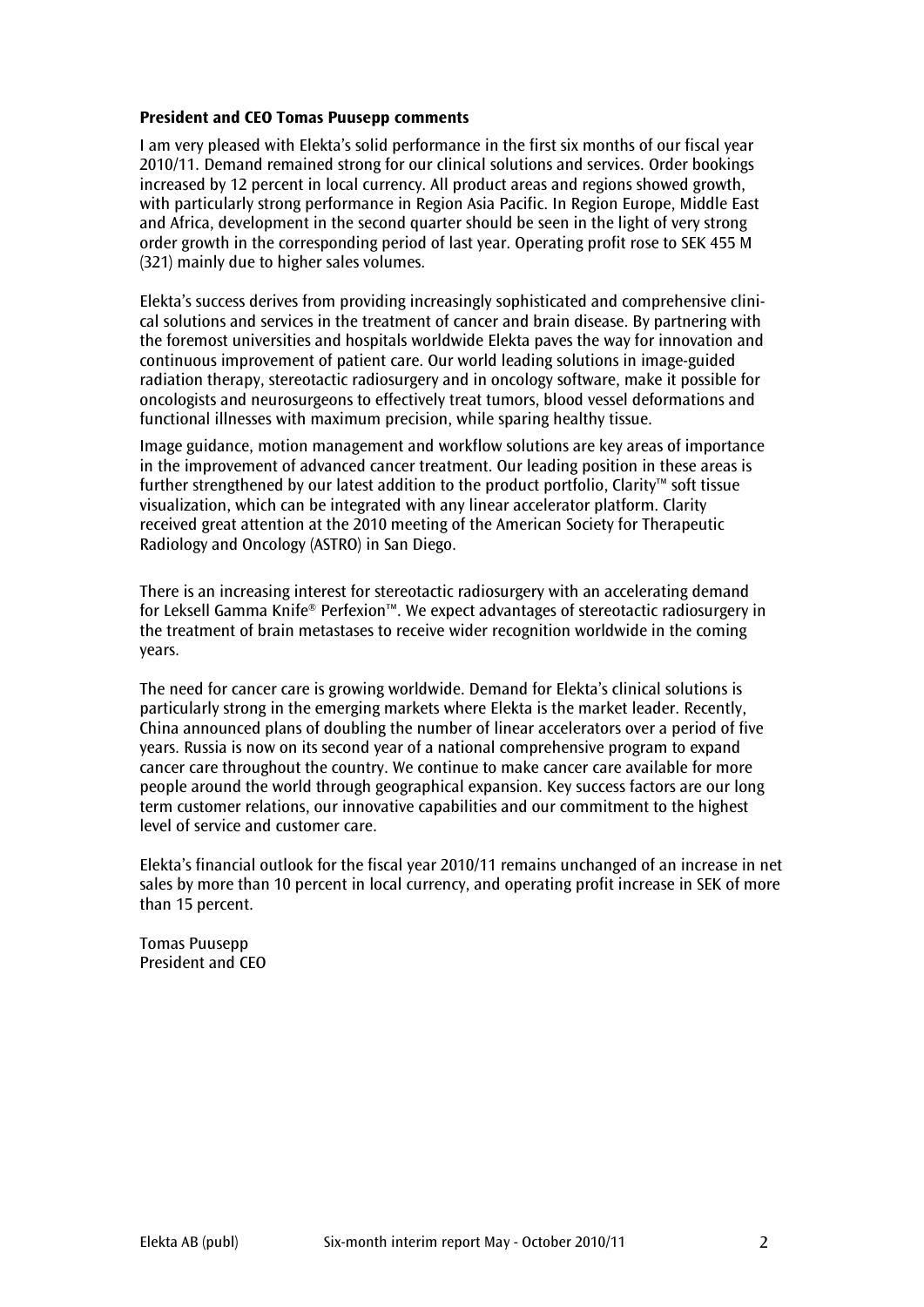## Order bookings and order backlog

Order bookings rose by 8 percent to SEK 4,127 M (3,808). Based on unchanged exchange rates, order bookings increased 12 percent. Order bookings during the second quarter amounted to SEK 2,238 M (2,150). Rolling 12 months order bookings rose by 5 percent and rose by 10 percent based on unchanged exchange rates.

Order backlog on October 31, 2010 was SEK 8,389 M, compared to SEK 8,093 M on April 30, 2010. Order backlog is converted at closing exchange rates, which resulted in a negative translation difference of SEK 309 M on the order backlog.

| <b>Order bookings</b>       | Aug. - Oct. Aug. - Oct. Change   May - Oct. May - Oct. Change |         |        |         |         |       | 12 months Change |       | May-April |
|-----------------------------|---------------------------------------------------------------|---------|--------|---------|---------|-------|------------------|-------|-----------|
| <b>SEK M</b>                | 2010/11                                                       | 2009/10 |        | 2010/11 | 2009/10 |       | rolling          |       | 2009/10   |
| North and South America     | 824                                                           | 753     | $9\%$  | 1.482   | 1.411   | 5%    | 3.486            | $1\%$ | 3,415     |
| Europe, Middle East, Africa | 676                                                           | 890     | $-24%$ | 1.453   | 1.505   | $-3%$ | 3.190            | $-1%$ | 3,242     |
| Asia Pacific                | 738                                                           | 507     | 46%    | 1.192   | 892     | 34%   | 2.400            | 22%   | 2,100     |
| Group                       | 2.238                                                         | 2.150   | 4%     | 4.127   | 3.808   | 8%    | 9.076            | 5%    | 8,757     |

## Market development

## North and South America

The North American market is primarily driven by rising cancer incidence in an increasing and aging population, an emphasis on early detection, competition among providers, and relatively more rapid acceptance of new and refined radiation treatment technology.

In the US, there is a slow market recovery following the financial crisis and economic downturn. The full effect of the healthcare reform in the US is yet to be seen. However, it is intended to extend healthcare insurance to 32 million more Americans. This is likely to be beneficial for Elekta and users of our products and clinical solutions as a greater portion of the U.S. population should be able to better afford and gain access to services that can lead to earlier detection of cancer and treatment. Reimbursement levels remain on a favorable level for radiotherapy as well as for stereotactic radiosurgery.

The South American market is driven by a large unmet demand for treatment of cancer and brain disorders. Recent improvements in reimbursement levels for radiation therapy in Brazil, coupled with our increased presence in selected countries, support Elekta's longterm growth in the region.

Order bookings for the region increased with 5 percent based on unchanged currency rates compared to the first six months of previous year. Order bookings for North America increased by 9 percent. In the first half of 2009/10, Elekta received large orders in Latin America.

The contribution margin for the region amounted to 34 percent (32).

# Europe including Middle East and Africa

Market development in Western Europe is driven primarily by replacements, as well as national and regional initiatives to solve the shortage of radiotherapy capacity. The majority of the treatment systems are procured through public tenders with relatively long sales processes. Elekta's ability to provide comprehensive and integrated solutions, based on open interfaces, makes the company an attractive partner.

Demand in the region is expected to show stable development with continued growth. Due to the financial crisis there is an uncertainty concerning Portugal, Ireland, Spain and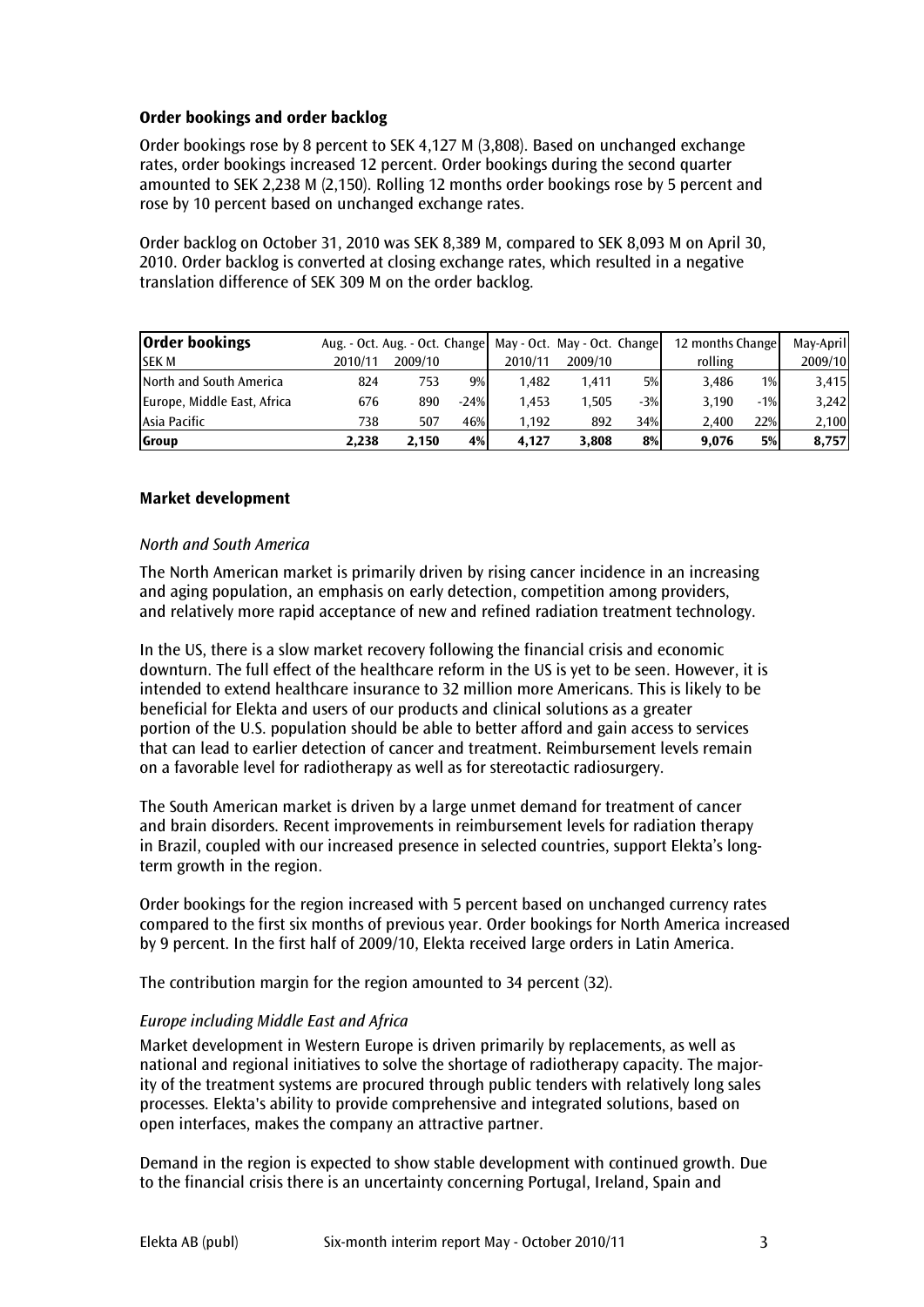Greece, where the government financed healthcare systems will probably not expand. A growing trend in Western Europe is the emergence of private cancer-care providers that exclusively focus on radiation therapy. These companies will likely achieve a greater role in the expansion of capital intense equipment, and they are currently found in the UK, Germany, France and Spain. Most have selected equipment from Elekta.

In Eastern Europe, Russia, Middle East and Africa, there is a large unmet need for cancer care and treatment of brain disorders. As in most emerging markets the primary issue is a lack of capacity for early diagnoses, which means that many people do not receive treatment until at a late stage of their disease. These factors are the key drivers of demand, while demand and requirements for advanced cancer care are also growing in pace with rising prosperity.

Order bookings for region Europe including Middle East and Africa rose 7 percent based on unchanged exchange rates compared to previous year. Bookings were particularly strong in Italy, Germany, Russia and France. Development in the second quarter in Region Europe, Middle East and Africa should be seen in the light of very strong order growth in the corresponding period of last year.

The contribution margin for the region amounted to 28 percent (35). The decrease was mainly attributable to negative impact from currency movements and unfavorable market mix.

## Asia Pacific region

The Asia Pacific region is generally characterized by major shortage of care capacity in the areas of oncology and neurosurgery, although countries such as Australia, Japan and Taiwan, as well as Hong Kong and Singapore have well-established healthcare systems. Healthcare investments in this region primarily pertain to establishing new care capacity. Elekta is well positioned to support healthcare providers in their efforts to develop and improve cancer care.

In China in particular, investments will continue to increase. In 2009 China adopted a comprehensive healthcare reform, and recently plans were announced of a doubling of the number of linear accelerators in the next five years. China represents the strongest growth market in this region and is Elekta's third largest single market. Elekta is the market leader in advanced radiation therapy in this market. Recently Elekta also won a tender for three Leksell Gamma Knife® units in the country.

The prospects for increased radiation therapy in cancer care in Japan are also favorable. Elekta has a strong presence within neuroscience and software and is well placed to increase its market share in the area of oncology.

Elekta has recently opened an office in South Korea, following the acquisition of the company's successful distribution partnership.

Order bookings in the region increased by 31 percent, based on unchanged exchange rates, compared to the previous year. Japan and China accounted for the strongest growth. In Japan, order bookings were particularly strong within neuroscience.

The contribution margin for the region amounted to 30 percent (22).

## Net sales

Net sales rose 12 percent to SEK 3,506 M (3,131). Based on unchanged exchange rates, net sales increased 15 percent.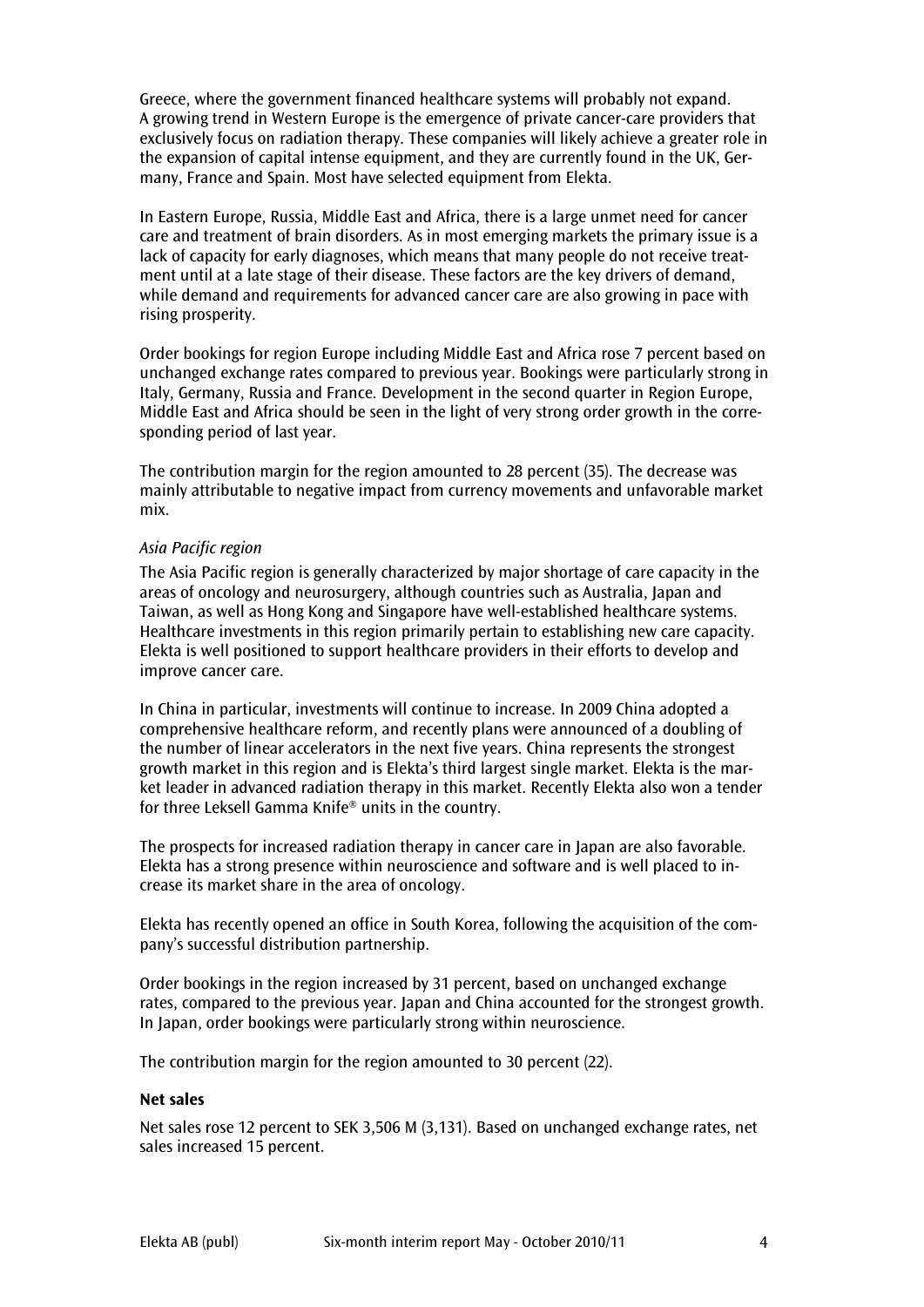| <b>Net sales</b>            | Aug. - Oct. Aug. - Oct. Change |         |       | May - Oct. May - Oct. Change |         |     | 12 months Change |        | May-April |
|-----------------------------|--------------------------------|---------|-------|------------------------------|---------|-----|------------------|--------|-----------|
| <b>SEK M</b>                | 2010/11                        | 2009/10 |       | 2010/11                      | 2009/10 |     | rolling          |        | 2009/10   |
| North and South America     | 667                            | 662     | 1%    | 1.380                        | 1.292   | 7%  | 2,880            | $-1\%$ | 2,792     |
| Europe, Middle East, Africa | 676                            | 681     | $-1%$ | 1.225                        | 1.142   | 7%  | 2.818            | 2%     | 2,735     |
| Asia Pacific                | 536                            | 348     | 54%   | 901                          | 697     | 29% | 2.069            | 24%    | 1,865     |
| <b>S</b> roup               | 1.879                          | 1.691   | 11%   | 3.506                        | 3.131   | 12% | 7.767            | 6%     | 7,392     |

## **Earnings**

Operating profit rose 42 percent to SEK 455 M (321), positively impacted by higher sales volume and efficiency improvements.

Gross margin amounted to 45 percent (44). Operating margin increased to 13 percent (10).

Research and development expenditures before capitalization of development rose 17 percent to SEK 315 M (269) equal to 9 percent (9) of net sales.

Costs for Elekta's ongoing incentive programs amounted to SEK 29 M (17).

Currency fluctuations positively affected operating profit compared to the previous year by approximately SEK 5 M.

Exchange rate gains from forward contracts affected operating profit by SEK 17 M (35). The change in unrealized exchange rate effects from cash flow hedges amounted to SEK -6 M (170) and are reported in other comprehensive income. Closing balance of unrealized exchange rate effects from cash flow hedges in shareholders' equity was SEK 61 M (126). According to Elekta's currency hedging policy, anticipated sales in foreign currency may be hedged up to 24 months.

Net financial items amounted to an expense of SEK 20 M (expense 11).

Income before tax amounted to SEK 435 M (310). Tax expense amounted to SEK 130 M (99) or 30 percent (32). Net income amounted to SEK 305 M (211).

Earnings per share amounted to SEK 3.28 (2.32) before dilution and SEK 3.24 (2.32) after dilution.

Return on shareholders' equity amounted to 31 percent (29) and return on capital employed amounted to 33 percent (27).

## Investments and depreciation

Capitalization of development costs and amortization of capitalized development costs amounted to net SEK 36 M (18). Capitalization amounted to SEK 66 M (42) and amortization to SEK 30 M (24).

Investments in intangible and tangible fixed assets amounted to SEK 102 M (94). Amortization of intangible and depreciation of tangible fixed assets amounted to SEK 122 M (112).

## Liquidity and financial position

Strong earnings resulted in positive cash flow from operating activities of SEK 204 M (150). Cash flow after investments amounted to SEK -71 M (104), acquisitions were included with SEK -239 M.

Working capital was SEK 334 M, a reduction with SEK 138 M compared with the end of the first six months of last fiscal year. Days sales outstanding (DSO) came in at 75 days (78) as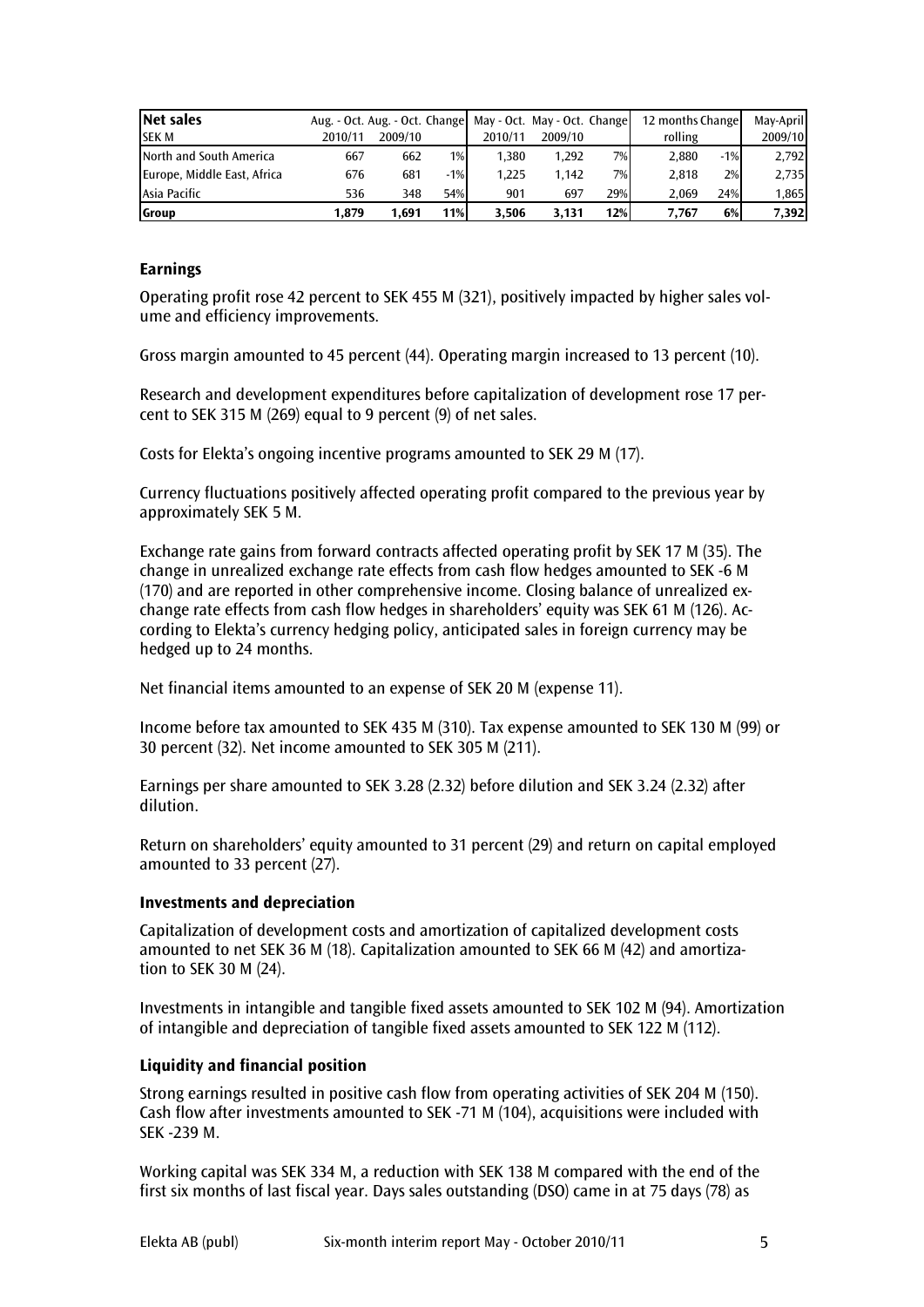the increase in accounts receivable was countered by positive movements in accrued income and customer advances.

Liquid funds amounted to SEK 867 M compared to SEK 1,174 M on April 30, 2010. Interest bearing liabilities decreased to SEK 982 M compared to SEK 1,039 M on April 30, 2010. Net debt amounted to SEK -115 M on October 31, 2010, compared to a net cash of SEK 135 M on April 30, 2010. Net debt/equity ratio was 0.04 (0.3).

#### Shares

During the period 1,314,089 new Series B shares were subscribed through exercise of warrants distributed within the framework of the established option programs.

Total number of registered shares on October 31, 2010 was 94,109,333 divided between 3,562,500 A-shares and 90,546,833 B-shares.

The Board of Directors decided on June 16, 2010 to exercise the mandate given to them by the Annual General Meeting 2009, by authorizing the executive management to initiate the repurchase of shares in an amount of SEK 100 M and not more than 650,000 shares, corresponding to 0.7 percent of the total number of outstanding shares in the company.

Share purchases were made on NASDAQ OMX Stockholm, June 16-22, 2010. The number of repurchased shares on October 31, 2010, totaled 502,000 B-shares to the average rate of SEK 198.85.

#### Employees

The average number of employees was 2,600 (2,467). The average number of employees in the Parent Company was 21 (22).

The number of employees on October 31, 2010 totaled 2,670 whereof Resonant Medical Inc., had 35 employees. On April 30, 2010, the number of employees in Elekta totaled 2,549.

#### Risks and uncertainties

The weak economic development and high public debt levels may mean less availability of financing for private customers and reduced future health care spending by the governments for some markets. Elekta's ability to deliver treatment equipment is to a large extent dependent on customers' readiness to receive the delivery and pay within the agreed timeframe. This results in a risk of delayed deliveries and corresponding delayed revenue recognition. The Group's credit risks are normally limited since customer operations are, to a large extent, financed either directly or indirectly by public funds.

In its operations Elekta is subject to a number of financial risks primarily related to exchange rate fluctuations. In the short term the effect of currency movements is reduced through forward contracts. Hedging is conducted on the basis of expected net sales over a period of up to 24 months. The scope of the hedging is determined by the Company's assessment of currency risks.

Product safety issues and the regulatory approval processes in various countries constitute a risk since they could delay the ability of introducing products into the countries concerned.

A description of the generic risks and uncertainties in Elekta's business can be found in the Annual report 2009/10 on page 45 and in note 2.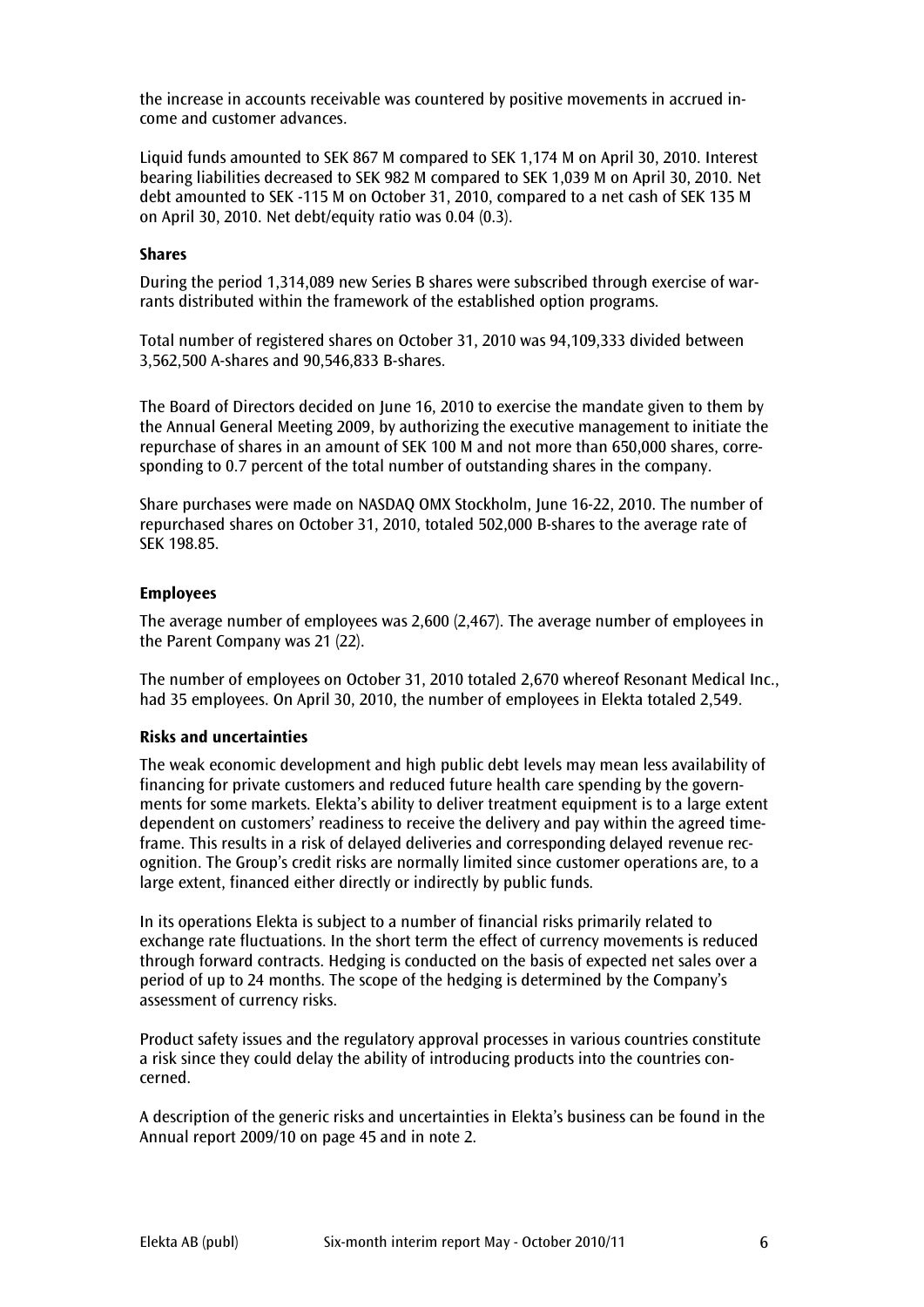## Acquisition

On May 31, Elekta acquired 100 percent of the shares as well as votes in Resonant Medical Inc. (RMI), Montreal, Canada. The company develops systems for enhanced image guidance of soft tissues for radiation therapy based on latest generation 3-D ultrasound technology. The acquisition cost amounted to CAD 30 M. Elekta consolidated RMI from June 1, 2010. Goodwill and identifiable intangible assets mainly derived from technology amount to approximately CAD 23 M. During the period operating result was negative CAD 3 M. Transaction costs related to the acquisition have been expensed when incurred and amount to SEK 5 M. The transaction is forecasted to have a minor dilutive effect on reported earnings per share during fiscal year 2010/11 and be mildly accretive for the following fiscal year.

## Outlook for fiscal year 2010/11

For the fiscal year 2010/11, Elekta's net sales is expected to grow by more than 10 percent in local currency. Operating profit in SEK is expected to grow by more than 15 percent.

Stockholm, December 8, 2010

The Board of Directors and CEO declare that the undersigned six-month interim report provides a fair overview of the parent company's and Group's operations, their financial position and performance, and describes material risks and uncertainties facing the parent company and other companies in the Group.

| Akbar Seddigh<br>Chairman of the Board | Hans Barella   | Luciano Cattani                           |
|----------------------------------------|----------------|-------------------------------------------|
| Birgitta Stymne Göransson              | Vera Kallmeyer | Tommy H Karlsson                          |
| Laurent Leksell                        | Jan Secher     | <b>Tomas Puusepp</b><br>President and CEO |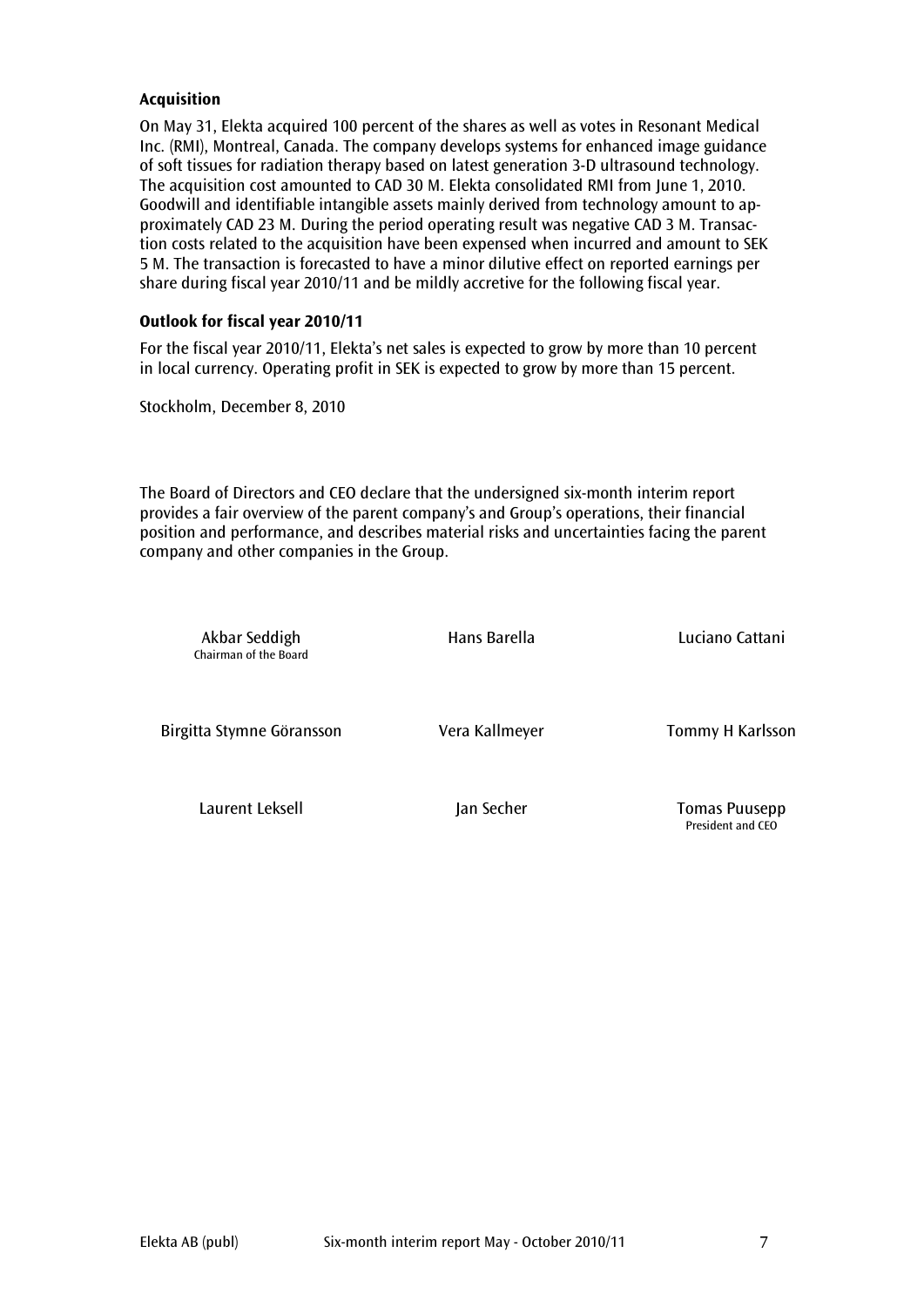## Auditors' review report for the interim report

Elekta AB (publ), corporate registration number 556170-4015

## Introduction

We have reviewed the interim report for Elekta AB (publ) for the period May 1, 2010 to October 31, 2010. The Board of Directors and the President and CEO are responsible for the preparation and presentation of this interim report in accordance with IAS 34 and the Annual Accounts Act. Our responsibility is to express a conclusion on this interim report based on our review.

## Scope of the review

We conducted our review in accordance with the Standard on Review Engagements SÖG 2410, "Review of Interim Financial Information Performed by the Independent Auditor of the Entity". A review consists of making inquiries, primarily of persons responsible for financial and accounting matters, and applying analytical and other review procedures. A review has a different focus and is substantially less in scope than an audit conducted in accordance with the Standards on Auditing in Sweden (RS) and other generally accepted auditing practices in Sweden. The procedures performed in a review do not enable us to obtain a level of assurance that would make us aware of all significant matters that might be identified in an audit. Therefore, the conclusion expressed based on a review does not give the same level of assurance as a conclusion expressed based on an audit.

## **Conclusion**

Based on our review, nothing has come to our attention that causes us to believe that the interim report is not, in all material respects, prepared for the Group in accordance with IAS 34 and the Annual Accounts Act, and for the Parent Company, in accordance with the Annual Accounts Act.

Stockholm December 8, 2010

Deloitte AB

Jan Berntsson Authorized Public Accountant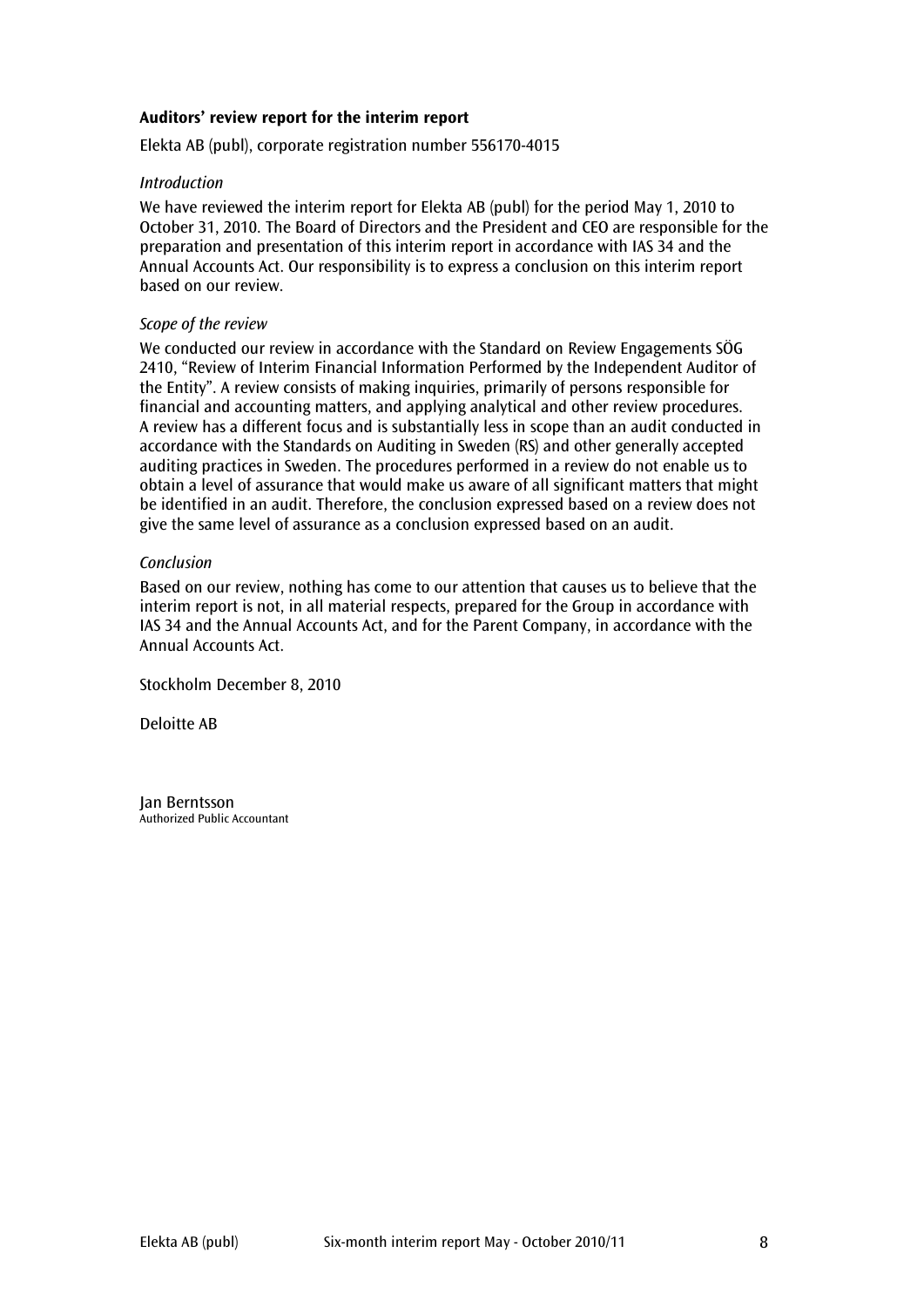# Financial information

Nine-month interim report May-January 2010/11 March 8, 2011

## For further information, please contact:

Håkan Bergström, CFO, Elekta AB (publ) Tel: +46 8 587 25 547, e-mail: hakan.bergstrom@elekta.com

Stina Thorman, Vice President Corporate Communications, Elekta AB (publ) Tel: +46 8 587 25 437, e-mail: stina.thorman@elekta.com

Elekta AB (publ) Corporate registration number 556170-4015 Box 7593, SE 103 93 Stockholm, Sweden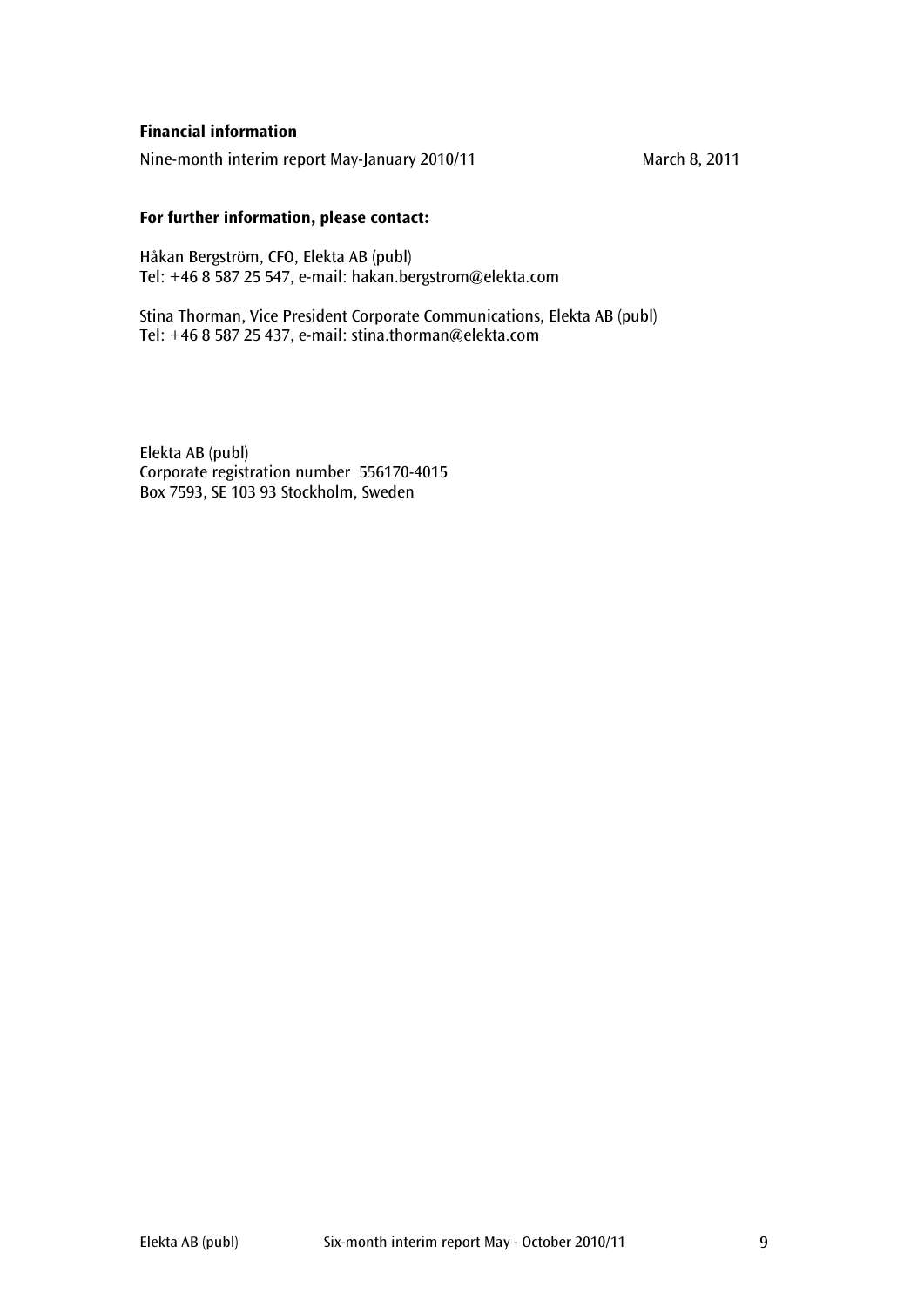# Accounting principles

This interim report is prepared, with regard to the Group, according to IAS 34 and the Swedish Annual Accounts Act and, with regard to the Parent Company, according to the Swedish Annual Accounts Act and RFR 2.3. The accounting principles applied correspond to those presented in the Annual Report 2009/10 with exceptions related to revised standards and new interpretations applied from the fiscal year 2010/11. The revised IFRS 3 Business Combinations effective July 1, 2009 will be applied for fiscal year starting from this date. The amendments affect amongst other things how to account for transaction costs, possible contingent considerations and step acquisitions. Other new and revised standards and IFRIC interpretations not yet applied by Elekta May 1, 2010, have been assessed to have no material impact on the financial reports for the six-month period.

| <b>Exchange rates</b> |            |         | Average rate                 |        | <b>Closing rate</b> |        |                |  |
|-----------------------|------------|---------|------------------------------|--------|---------------------|--------|----------------|--|
|                       |            |         | May - Oct. May - Oct. Change |        | Oct 31              |        | Apr 30, Change |  |
| Country               | Currency   | 2010/11 | 2009/10                      |        | 2010                | 2010   |                |  |
| Euro                  | 1 EUR      | 9.445   | 10.502                       | $-10%$ | 9.399               | 9.609  | $-2%$          |  |
| <b>Great Britain</b>  | 1 GBP      | 11.204  | 11.962                       | $-6%$  | 10.780              | 11.110 | $-3%$          |  |
| Japan                 | $1$ $ PY $ | 0.084   | 0.079                        | 7%     | 0.084               | 0.077  | 9%             |  |
| <b>United States</b>  | 1 USD      | 7.339   | 7.390                        | $-1%$  | 6.775               | 7.225  | $-6%$          |  |

Order bookings and income statement are accounted at average exchange rates for the reporting period while order backlog and balance sheet items are accounted at closing exchange rates.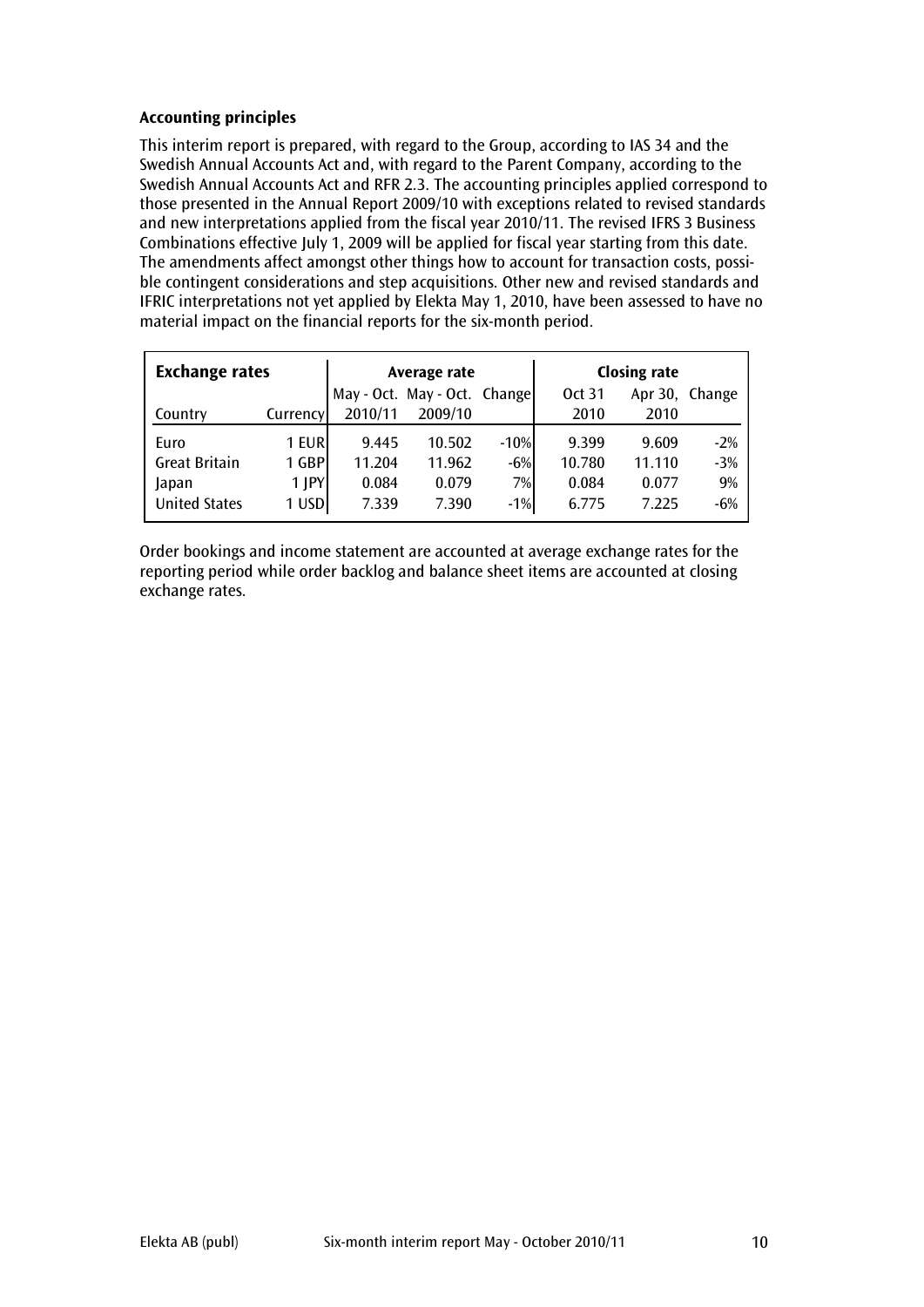## CONSOLIDATED INCOME STATEMENT AND STATEMENT OF COMPREHENSIVE INCOME

| SEK M                                                                              | 3 months               | 3 months               | 6 months              | 6 months              | 12 months              | 12 months               |
|------------------------------------------------------------------------------------|------------------------|------------------------|-----------------------|-----------------------|------------------------|-------------------------|
| <b>Income statement</b>                                                            | Aug. - Oct.<br>2010/11 | Aug. - Oct.<br>2009/10 | May - Oct.<br>2010/11 | May - Oct.<br>2009/10 | Nov. - Oct.<br>2009/10 | May - Apr.<br>2009/10   |
| Net sales                                                                          | 1,879                  | 1,691                  | 3,506                 | 3,131                 | 7,767                  | 7,392                   |
| Cost of products sold                                                              | $-1,014$               | $-944$                 | $-1,916$              | $-1,742$              | $-4,160$               | $-3,986$                |
| <b>Gross income</b>                                                                | 865                    | 747                    | 1,590                 | 1,389                 | 3,607                  | 3,406                   |
| Selling expenses                                                                   | $-254$                 | $-226$                 | $-482$                | $-474$                | $-978$                 | $-970$                  |
| Administrative expenses<br>R&D expenses                                            | $-189$<br>$-147$       | $-175$<br>$-119$       | $-380$<br>$-280$      | $-346$<br>$-250$      | $-742$<br>$-565$       | $-708$<br>$-535$        |
| Exchange rate differences                                                          | 27                     | 5                      | 7                     | $\overline{2}$        | 44                     | 39                      |
| <b>Operating result</b>                                                            | 302                    | 232                    | 455                   | 321                   | 1,366                  | 1,232                   |
| Result from participations in associates                                           | -3                     | 6                      | $-3$                  | 8                     | $-9$                   | 2                       |
| Interest income                                                                    | $\mathbf{5}$           | $\bf{0}$               | 13                    | 3                     | 16                     | 6                       |
| Interest expenses and similar items<br>Exchange rate differences                   | $-15$<br>$-1$          | $-13$<br>2             | $-28$<br>$-2$         | $-27$<br>5            | $-51$<br>$-5$          | $-50$<br>$\overline{2}$ |
| Income before tax                                                                  | 288                    | 227                    | 435                   | 310                   | 1,317                  | 1,192                   |
| Income taxes                                                                       | $-86$                  | $-72$                  | $-130$                | $-99$                 | -390                   | $-359$                  |
| <b>Net income</b>                                                                  | 202                    | 155                    | 305                   | 211                   | 927                    | 833                     |
| Net income attributable to:                                                        |                        |                        |                       |                       |                        |                         |
| Parent Company shareholders                                                        | 202                    | 156                    | 305                   | 214                   | 929                    | 838                     |
| Non-controlling interests                                                          | 0                      | $-1$                   | $\bf{0}$              | $-3$                  | $-2$                   | -5                      |
| Earnings per share before dilution, SEK                                            | 2.17                   | 1.70                   | 3.28                  | 2.32                  | 10.05                  | 9.09                    |
| Earnings per share after dilution, SEK                                             | 2.15                   | 1.70                   | 3.24                  | 2.32                  | 9.93                   | 9.01                    |
| Statement of comprehensive income                                                  |                        |                        |                       |                       |                        |                         |
| Net income                                                                         | 202                    | 155                    | 305                   | 211                   | 927                    | 833                     |
| Other comprehensive income:                                                        |                        |                        |                       |                       |                        |                         |
| Cost of incentive programs                                                         | 3                      | 7                      | 14                    | 14                    | 19                     | 19                      |
| Revaluation of cash flow hedges<br>Translation differences from foreign operations | $-2$<br>$-100$         | $-3$<br>$-80$          | -6<br>$-109$          | 170<br>$-138$         | $-65$<br>$-150$        | 111<br>$-179$           |
| Hedge of net investment                                                            | $-3$                   | $\bf{0}$               | $-3$                  | $\bf{0}$              | 2                      | 5                       |
| Income tax relating to components of<br>other comprehensive income                 | 5                      | 0                      | 9                     | - 48                  | 54                     | $-3$                    |
| Other comprehensive income for the period                                          | $-97$                  | $-76$                  | $-95$                 | $-2$                  | $-140$                 | $-47$                   |
|                                                                                    |                        |                        |                       |                       |                        |                         |
| Comprehensive income for the period                                                | 105                    | 79                     | 210                   | 209                   | 787                    | 786                     |
| Comprehensive income attributable to:                                              |                        |                        |                       |                       |                        |                         |
| Parent Company shareholders<br>Non-controlling interests                           | 106<br>$-1$            | 81<br>$-2$             | 211<br>$-1$           | 213<br>$-4$           | 789<br>$-2$            | 791<br>$-5$             |
|                                                                                    |                        |                        |                       |                       |                        |                         |
| <b>CASH FLOW</b>                                                                   |                        |                        |                       |                       |                        |                         |
| <b>SEK M</b>                                                                       |                        |                        |                       |                       |                        |                         |
| Operating cash flow                                                                | 194                    | 199                    | 259                   | 226                   | 1,077                  | 1,044                   |
| Change in working capital                                                          | 40                     | 89                     | $-55$                 | $-76$                 | 33                     | 12                      |
| Cash flow from operating activities                                                | 234                    | 288                    | 204                   | 150                   | 1,110                  | 1,056                   |
| Cash flow from investing activities                                                | $-20$                  | $-20$                  | $-275$                | -46                   | -317                   | -88                     |
| <b>Cash flow after investments</b>                                                 | 214                    | 268                    | $-71$                 | 104                   | 793                    | 968                     |
| Cash flow from financing activities                                                | $-239$                 | $-144$                 | $-225$                | $-315$                | $-481$                 | $-571$                  |
| Cash flow for the period                                                           | $-25$                  | 124                    | $-296$                | $-211$                | 312                    | 397                     |
| Exchange rate differences                                                          | $-11$                  | $-9$                   | $-10$                 | $-25$                 | $-36$                  | $-51$                   |
| Change in cash and cash equivalents for the period                                 | $-36$                  | 115                    | $-306$                | $-236$                | 276                    | 346                     |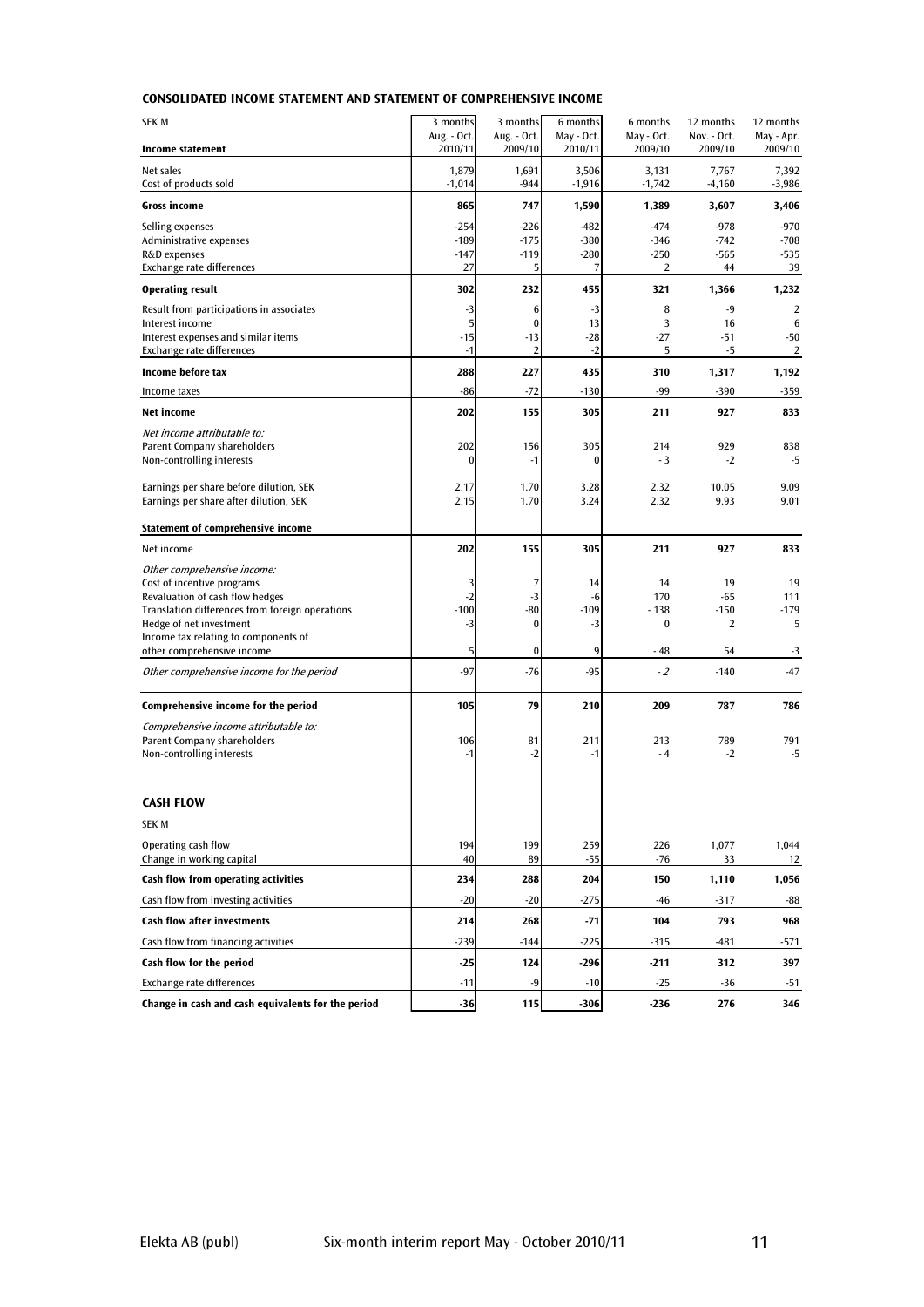## CONSOLIDATED BALANCE SHEET

| <b>SEKM</b>                             | Oct. 31,     | Oct. 31,       | April 30,    |
|-----------------------------------------|--------------|----------------|--------------|
|                                         | 2010         | 2009           | 2010         |
| <b>Non-current assets</b>               |              |                |              |
| Intangible assets                       | 2,885        | 2,859          | 2,880        |
| Tangible fixed assets                   | 240          | 244            | 247          |
| <b>Financial assets</b>                 | 62           | 54             | 60           |
| Deferred tax assets                     | 162          | 57             | 128          |
| <b>Total non-current assets</b>         | 3,349        | 3,214          | 3,315        |
| <b>Current assets</b>                   |              |                |              |
| Inventories                             | 605          | 575            | 592          |
| Accounts receivable                     | 2,026        | 1,679          | 2,223        |
| Other current receivables               | 1,328        | 1,455          | 1,211        |
| Cash and cash equivalents               | 867          | 592            | 1,174        |
| <b>Total current assets</b>             | 4,826        | 4,301          | 5,200        |
| <b>Total assets</b>                     | 8,175        | 7,515          | 8,515        |
| Elekta's owners' equity                 | 3,240        | 2,579          | 3,243        |
| Non-controlling interests               | $\mathbf{0}$ | 2              | $\mathbf{1}$ |
| <b>Total equity</b>                     | 3,240        | 2,581          | 3,244        |
| <b>Non-current liabilities</b>          |              |                |              |
| Long-term interest-bearing liabilities  | 894          | 1,248          | 937          |
| Deferred tax liabilities                | 226          | 239            | 240          |
| Other long-term liabilities             | 102          | 92             | 94           |
| <b>Total non-current liabilities</b>    | 1,222        | 1,579          | 1,271        |
| <b>Current liabilities</b>              |              |                |              |
| Short-term interest-bearing liabilities | 88           | 118            | 102          |
| Accounts payable                        | 413          | 435            | 569          |
| Advances from customers                 | 1,280        | 1,099          | 1,153        |
| Other current liabilities               | 1,932        | 1,703          | 2,176        |
| <b>Total current liabilities</b>        | 3,713        | 3,355          | 4,000        |
| <b>Total equity and liabilities</b>     | 8,175        | 7,515          | 8,515        |
| Assets pledged                          | 4            | $\overline{2}$ | 2            |
| <b>Contingent liabilities</b>           | 26           | 83             | 28           |

## CHANGES IN EQUITY

| <b>SEK M</b>                              | Oct. 31,<br>2010 | Oct. 31,<br>2009 | April 30,<br>2010 |
|-------------------------------------------|------------------|------------------|-------------------|
| <b>Attributable to Elekta's owners</b>    |                  |                  |                   |
| Opening balance                           | 3,243            | 2,549            | 2,549             |
| Comprehensive income for the period       | 211              | 213              | 791               |
| Exercise of warrants                      | 166              |                  | 87                |
| Repurchase of own shares                  | $-100$           |                  |                   |
| <b>Dividend</b>                           | $-280$           | $-184$           | $-184$            |
| Total                                     | 3,240            | 2,579            | 3,243             |
| Attributable to non-controlling interests |                  |                  |                   |
| Opening balance                           |                  | 6                | 6                 |
| Comprehensive income for the period       | -1               | $-4$             | -5                |
| Total                                     |                  | 2                | 1                 |
| <b>Closing balance</b>                    | 3,240            | 2,581            | 3,244             |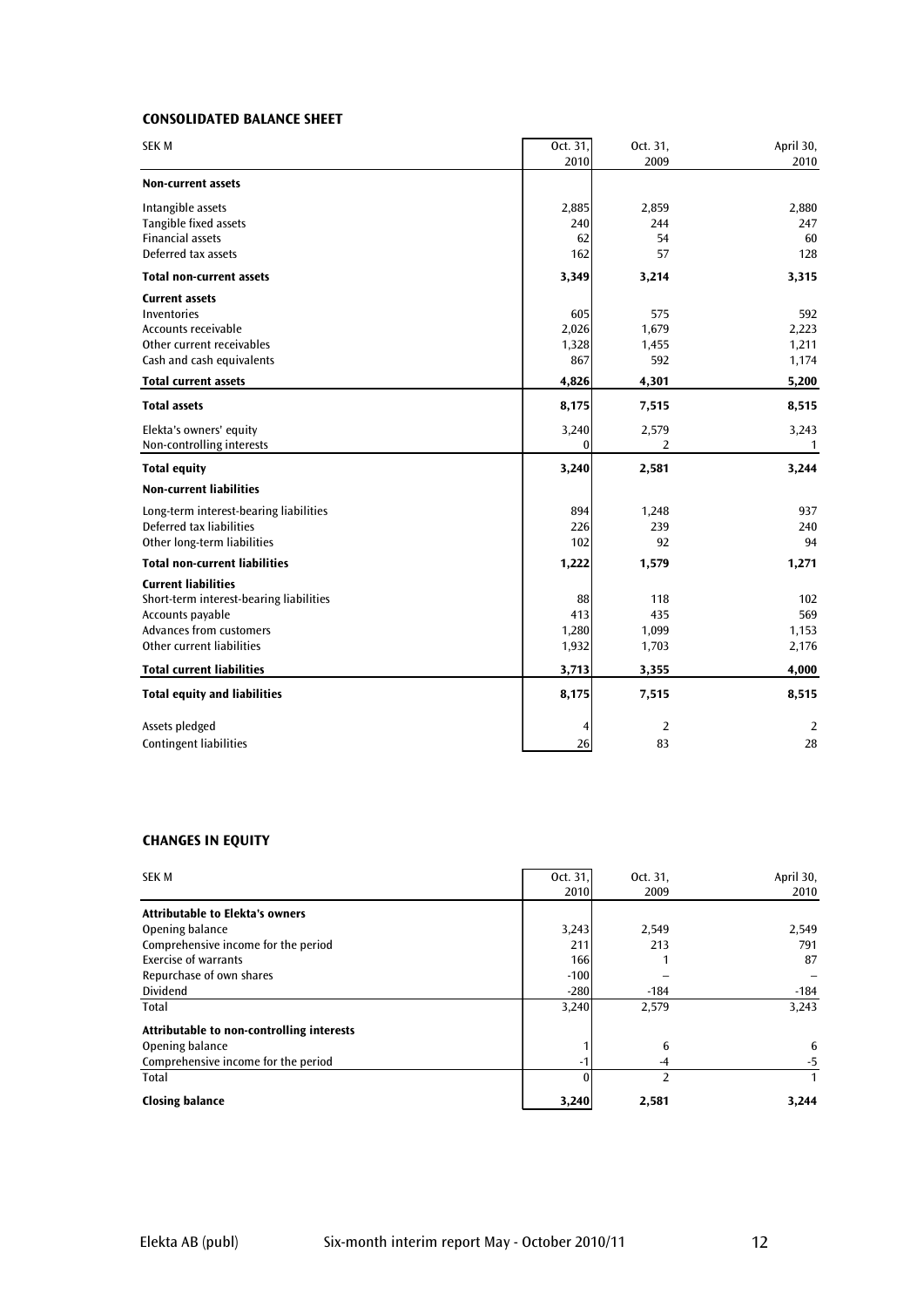| <b>KEY FIGURES</b>             | 12 months<br>May - Apr.<br>2005/06 | 12 months<br>May - Apr.<br>2006/07 | 12 months<br>May - Apr.<br>2007/08 | 12 months<br>May - Apr.<br>2008/09 | 12 months<br>May - Apr.<br>2009/10 | 6 months<br>May -Oct.<br>2009/10 | 6 months<br>May -Oct.<br>2010/11 |
|--------------------------------|------------------------------------|------------------------------------|------------------------------------|------------------------------------|------------------------------------|----------------------------------|----------------------------------|
|                                |                                    |                                    |                                    |                                    |                                    |                                  |                                  |
| Order bookings, SEK M          | 4,705                              | 5,102                              | 5,882                              | 7,656                              | 8,757                              | 3,808                            | 4,127                            |
| Net sales, SEK M               | 4,421                              | 4,525                              | 5,081                              | 6,689                              | 7,392                              | 3,131                            | 3,506                            |
| Operating result, SEK M        | 453                                | 509                                | 650                                | 830                                | 1,232                              | 321                              | 455                              |
| Operating margin               | 10%                                | 11%                                | 13%                                | 12%                                | 17%                                | 10%                              | 13%                              |
| Profit margin                  | 10%                                | 11%                                | 12%                                | 12%                                | 16%                                | 10%                              | 12%                              |
| Shareholders' equity, SEK M    | 1,868                              | 1,863                              | 1,813                              | 2,555                              | 3.244                              | 2,581                            | 3,240                            |
| Capital employed, SEK M        | 2,959                              | 2,850                              | 3,262                              | 4,182                              | 4,283                              | 3,946                            | 4,222                            |
| Equity/assets ratio            | 35%                                | 35%                                | 29%                                | 32%                                | 38%                                | 34%                              | 40%                              |
| Net debt/equity ratio          | 0.06                               | 0.27                               | 0.58                               | 0.31                               | $-0.04$                            | 0.30                             | 0.04                             |
| Return on shareholders' equity | 17%                                | 19%                                | 23%                                | 27%                                | 30%                                | 29%                              | 31%                              |
| Return on capital employed     | 18%                                | 20%                                | 24%                                | 24%                                | 30%                                | 27%                              | 33%                              |

| <b>DATA PER SHARE</b>          | 12 months  | 12 months  | 12 months  | 12 months  | 12 months  | 6 months  | 6 months  |
|--------------------------------|------------|------------|------------|------------|------------|-----------|-----------|
|                                | May - Apr. | May - Apr. | May - Apr. | May - Apr. | May - Apr. | May -Oct. | May -Oct. |
|                                | 2005/06    | 2006/07    | 2007/08    | 2008/09    | 2009/10    | 2009/10   | 2010/11   |
| Earnings per share             |            |            |            |            |            |           |           |
| before dilution, SEK           | 3.23       | 3.72       | 4.46       | 6.00       | 9.09       | 2.32      | 3.28      |
|                                |            |            |            |            |            |           |           |
| after dilution, SEK            | 3.21       | 3.70       | 4.44       | 6.00       | 9.01       | 2.32      | 3.24      |
| Cash flow per share            |            |            |            |            |            |           |           |
| before dilution, SEK           | 1.68       | $-1.14$    | $-3.04$    | 6.30       | 10.50      | 1.13      | $-0.76$   |
| after dilution, SEK            | 1.67       | $-1.14$    | $-3.03$    | 6.30       | 10.41      | 1.13      | $-0.75$   |
| Shareholders' equity per share |            |            |            |            |            |           |           |
| before dilution. SEK           | 19.80      | 19.96      | 19.70      | 27.67      | 34.95      | 27.99     | 34.61     |
| after dilution, SEK            | 20.45      | 20.46      | 20.03      | 27.67      | 37.50      | 29.48     | 36.44     |
| Average number of shares       |            |            |            |            |            |           |           |
| before dilution, 000s          | 94,136     | 93,698     | 92,199     | 92,029     | 92,208     | 91,125    | 93,108    |
| after dilution, 000s           | 94,785     | 94,249     | 92,479     | 92,029     | 92,945     | 92,208    | 94,217    |
| Number of shares at closing    |            |            |            |            |            |           |           |
| before dilution, 000s          | 94,332     | 93,036     | 91,570     | 92,125     | 92,795     | 92,133    | 93,607    |
| after dilution, 000s           | 95,703     | 94,072     | 92,245     | 92,125     | 95,895     | 93,809    | 95,873    |

Dilution 2005/06 – 2007/08 refers to warrants program 2004/2008. Dilution 2009/10 and 2010/11 refers to warrants programs 2007/2012 and 2008/2012 and share program 2009/2012. All historical data have been restated for split 3:1 October 2005.

| Data per quarter     | 01      | 02      | 03      | 04      | 01      | 02      | 03      | 04      |         | 02      |
|----------------------|---------|---------|---------|---------|---------|---------|---------|---------|---------|---------|
| <b>SEK M</b>         | 2008/09 | 2008/09 | 2008/09 | 2008/09 | 2009/10 | 2009/10 | 2009/10 | 2009/10 | 2010/11 | 2010/11 |
| Order bookings       | 1.151   | 1.672   | .661    | 3.172   | 1.658   | 2.150   | .897    | 3.052   | 1.889   | 2.238   |
| Net sales            | 1.025   | .467    | .664    | 2.533   | 1.440   | 1.691   | 1.704   | 2.557   | 1.627   | 1.879   |
| Operating profit     | 13      | 105     | 191     | 521     | 89      | 232     | 232     | 679     | 153     | 302     |
| Cash flow from       |         |         |         |         |         |         |         |         |         |         |
| operating activities | $-163$  | 68      |         | 833     | $-138$  | 288     | 439     | 467     | $-30$   | 234     |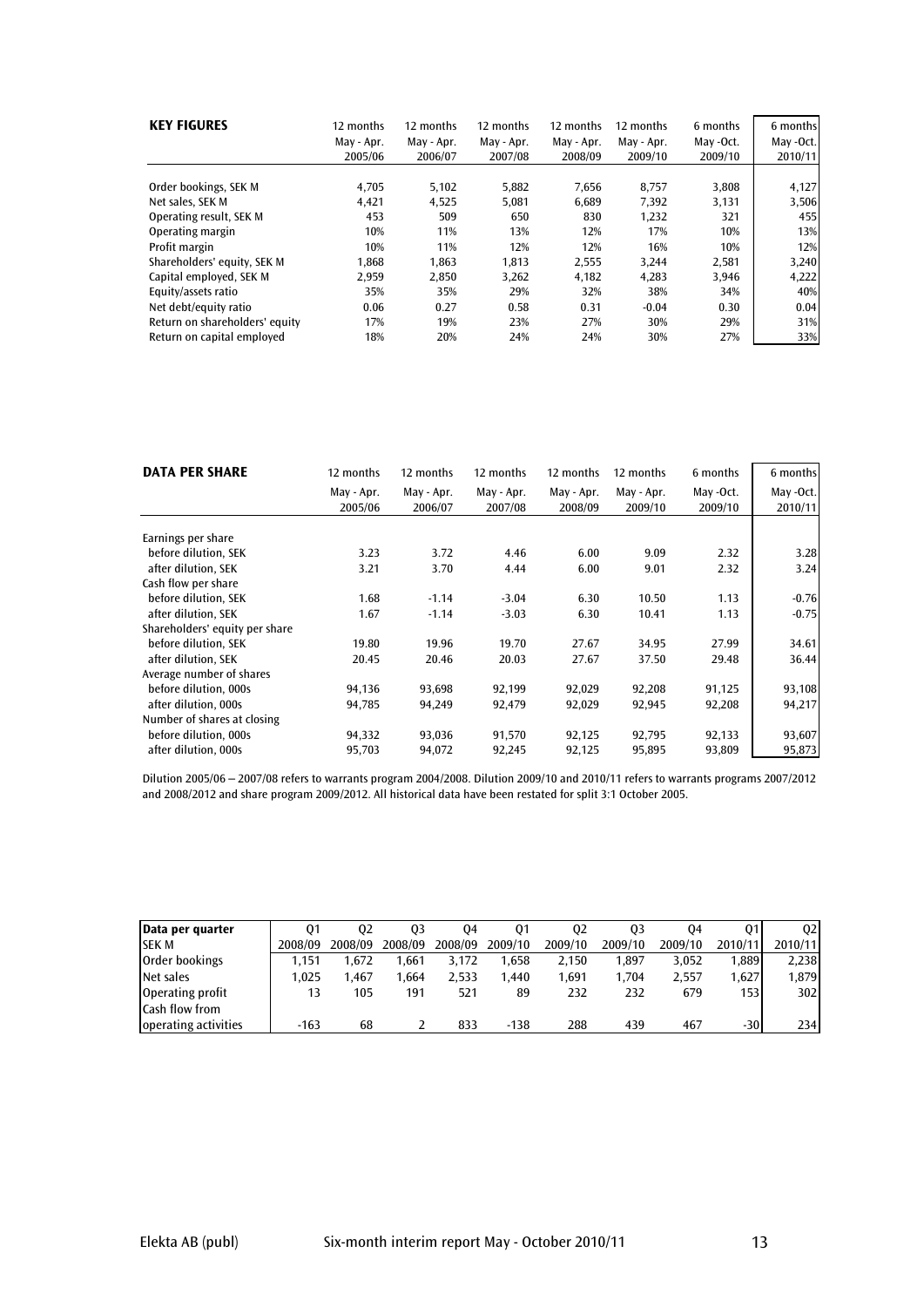## Segment reporting

Elekta applies geographical segmentation. Order bookings, net sales and contribution margin for respective region are reported to Elekta's CEO and CFO (chief operating decision makers). In the regions' operating expenses are cost of products sold and expenses directly attributable to the respective region reported. Global costs for R&D, marketing, management of product supply centers and Parent Company are not allocated per region. Currency exposure is concentrated to product supply centers. The majority of exchange differences in operations are reported in global costs.

#### Segment reporting

#### May-October 2010/11

|                         | North and     | Europe, Africa  | Asia Pacific | Total    | $%$ of    |
|-------------------------|---------------|-----------------|--------------|----------|-----------|
| <b>SEK M</b>            | South America | and Middle East |              |          | net sales |
| Net sales               | 1,380         | 1,225           | 901          | 3,506    |           |
| Operating expenses      | $-906$        | $-878$          | $-633$       | $-2.417$ | 69%       |
| Contribution margin     | 474           | 347             | 268          | 1.089    | 31%       |
| Global costs            |               |                 |              | $-634$   | 18%       |
| <b>Operating result</b> |               |                 |              | 455      | 13%       |
| Contribution margin     | 34%           | 28%             | 30%          |          |           |

#### May-October 2009/10

|                         | North and     | Europe, Africa  | Asia Pacific | Total    | $%$ of    |
|-------------------------|---------------|-----------------|--------------|----------|-----------|
| <b>SEK M</b>            | South America | and Middle East |              |          | net sales |
| Net sales               | 1,292         | 1.142           | 697          | 3,131    |           |
| Operating expenses      | $-885$        | $-742$          | -545         | $-2,172$ | 69%       |
| Contribution margin     | 407           | 400             | 152          | 959      | 31%       |
| Global costs            |               |                 |              | $-638$   | 20%       |
| <b>Operating result</b> |               |                 |              | 321      | 10%       |
| Contribution margin     | 32%           | 35%             | 22%          |          |           |

#### May-April 2009/10

|                         | North and     | Europe, Africa  | Asia Pacific | Total    | $%$ of    |
|-------------------------|---------------|-----------------|--------------|----------|-----------|
| <b>SEK M</b>            | South America | and Middle East |              |          | net sales |
| Net sales               | 2,792         | 2,735           | 1,865        | 7,392    |           |
| Operating expenses      | $-1,804$      | $-1,775$        | $-1,345$     | $-4.925$ | 67%       |
| Contribution margin     | 988           | 960             | 520          | 2.467    | 33%       |
| Global costs            |               |                 |              | $-1.235$ | 17%       |
| <b>Operating result</b> |               |                 |              | 1,232    | 17%       |
| Contribution margin     | 35%           | 35%             | 28%          |          |           |

#### Segment reporting rolling 12 months November- October 2010/11

| <b>SEK M</b>            | North and<br>South America | Europe, Africa<br>and Middle East | Asia Pacific | Total    | $%$ of<br>net sales |
|-------------------------|----------------------------|-----------------------------------|--------------|----------|---------------------|
| Net sales               | 2,880                      | 2,818                             | 2,069        | 7,767    |                     |
| Operating expenses      | $-1,825$                   | $-1,911$                          | $-1,433$     | $-5,170$ | 67%                 |
| Contribution margin     | 1,055                      | 907                               | 636          | 2.597    | 33%                 |
| Global costs            |                            |                                   |              | $-1.231$ | 16%                 |
| <b>Operating result</b> |                            |                                   |              | 1.366    | 18%                 |
| Contribution margin     | 37%                        | 32%                               | 31%          |          |                     |

Elekta's operations are characterized by significant quarterly variations in delivery volumes and product mix, which have a direct impact on net sales and profits. This is accentuated when the operation is split into segments as is the impact of currency fluctuations between the years.